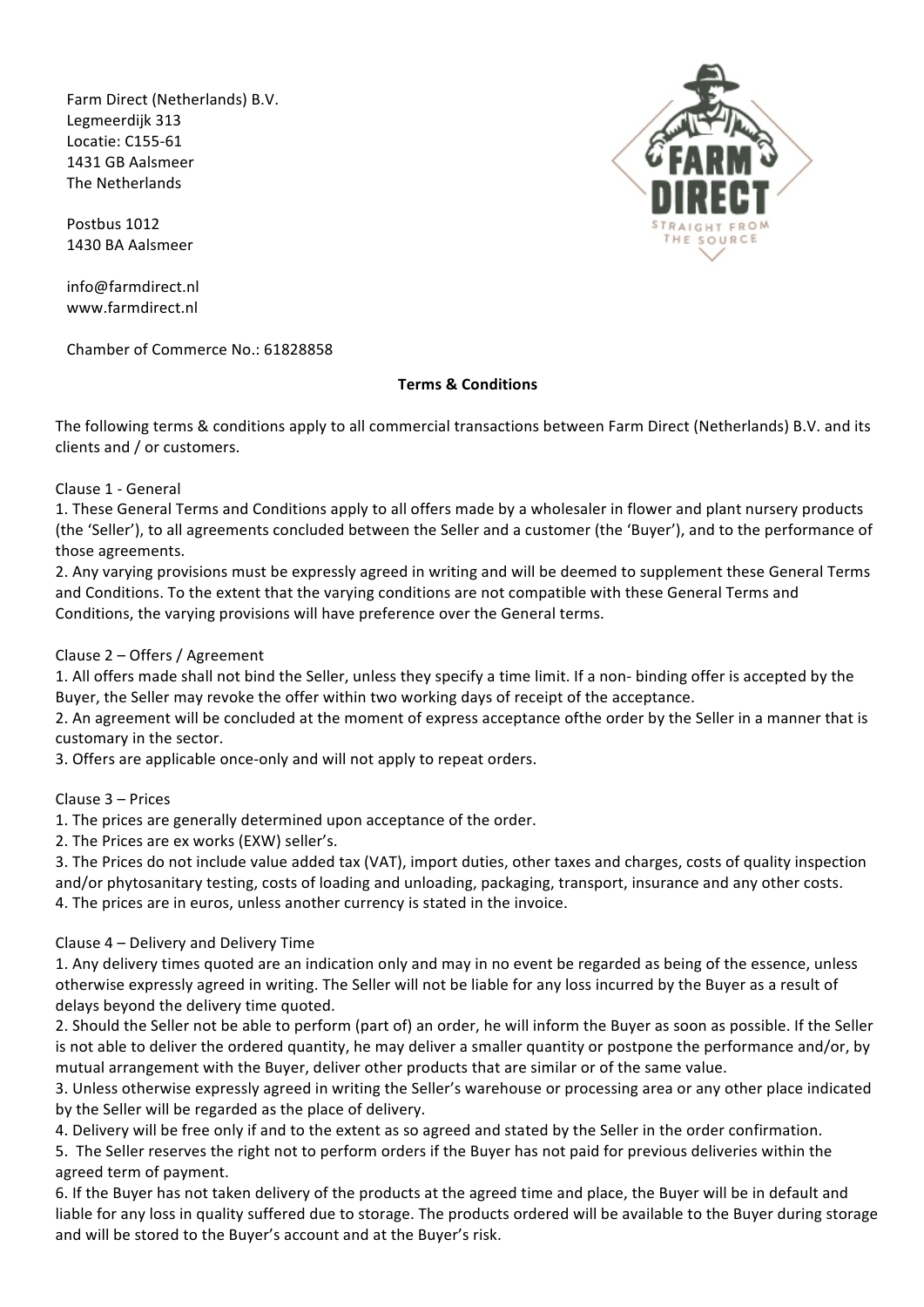7. If, however, the Buyer has not taken delivery of the products after a limited storage period (that may be considered reasonable in view of the product type) and if in the opinion of the Seller the risk of loss of quality and/or decay of the products so demands in order to limit loss, the Seller will be entitled to sell the products in question to a third party. 8. Non-performance by the Buyer does not relieve him of his obligation to pay the full price.

9. The Seller will not be liable for any loss incurred as a consequence of non- delivery.

# Clause 5 - Force Majeure

1. In the event of force majeure the Seller may rescind the agreement or temporarily postpone delivery.

2. 'Force majeure' includes, but is not limited to, circumstances such as civil commotion, war, strikes (even when at the Seller's), natural disasters, epidemics, terrorism, weather conditions, traffic conditions such as roadblocks, road work or traffic jams, fire, government measures or the such.

### Clause  $6 -$  Packaging

1. The products will be packaged in the manner that is customary in the flower and plant wholesale trade in such a way as will be determined by the Seller in accordance with sound business practice, unless otherwise agreed in writing.

2. Non-reusable packaging will be charged at cost.

3. Reusable packaging and other durable material (cardboard boxes, containers, stacking trolleys, etc.), which will remain the Seller's property, will also be charged at cost and must be returned to the Seller. The costs of the return shipment will be charged to the Buyer separately.

4. If the material is returned in good condition within thirty days after the invoice date, the costs charged will be credited, after deduction of any agreed amount for use, to the Buyer's account.

5. If the Buyer fails to return durable packaging material (stacking trolleys, containers, etc.), the Seller reserves the right to charge the costs of that material to the Buyer and to recover from the Buyer any further loss incurred. 6. If a deposit is charged, that deposit will be refunded after the material in question has been returned in good condition. The costs of the return shipment will be charged to the Buyer.

### Clause 7 – Complaints

1. Complaints concerning visible defects in products delivered must be notified to the Seller by fax, telex, e-mail or telephone immediately after discovery but at the latest within 24 hours of receipt. The moment of receipt of the complaint by the Seller is decisive. Notification by telephone must be confirmed in writing by the Buyer within two days after receipt of the products. The Buyer or recipient of the products must also note the complaint upon delivery on the transport documents in question.

2. Complaints concerning non-visible defects in products delivered must be notified to the Seller immediately after discovery. When the complaint was not submitted in writing, it must be confirmed to the Seller in writing within 24 hours.

3. A complaint must in any event contain: A. a detailed and accurate description of the defect(s); B. a statement of any other facts from which it can be inferred that the products delivered and the products rejected by the Buyer are one and the same; C. clear digital pictures of the defective products and the barcode stickers on the packaging. 4. The Buyer is to enable the Seller to investigate, or instigate an investigation of, the validity of the complaints on

location and/or to take back the products delivered. The products must be stored in the original packaging.

5. Complaints in respect of a part of the products delivered will not entitle the Buyer to reject the entire delivery.

6. Once the time limits referred to above have elapsed, the Buyer will be deemed to have accepted the products delivered or the invoice rendered. The Seller will no longer be obliged to handle any claims submitted by the Buyer.

# Clause  $8$  – Liability

1. The Seller is not liable for any loss incurred by the Buyer, unless and to the extent the Buyer proves, that the loss was caused by intent or gross negligence on the part of the Seller.

2. Defects concerning any possible phytosanitary and/or other requirements that are applicable in the country of importation do not entitle the Buyer to any indemnification or rescindment of the agreement, unless and to the extent that the Buyer has informed the Seller of these requirements beforehand in writing.

3. The Seller is never liable for any consequential loss suffered by the Buyer. Should the Seller nevertheless have to indemnify a loss, liability of the Seller for any loss incurred by the Buyer will not exceed the invoice value of the products delivered to which the claim applies.

4. Unless otherwise expressly stated, the products delivered are intended exclusively for decorative purposes and are not suitable for internal consumption. The Seller notes that the products may have harmful effects on humans and/or animals in the event of incorrect use, consumption, contact and/or hypersensitivity. The Buyer must pass on this warning to its customers and indemnifies the Seller against any and all claims from third parties, including end users,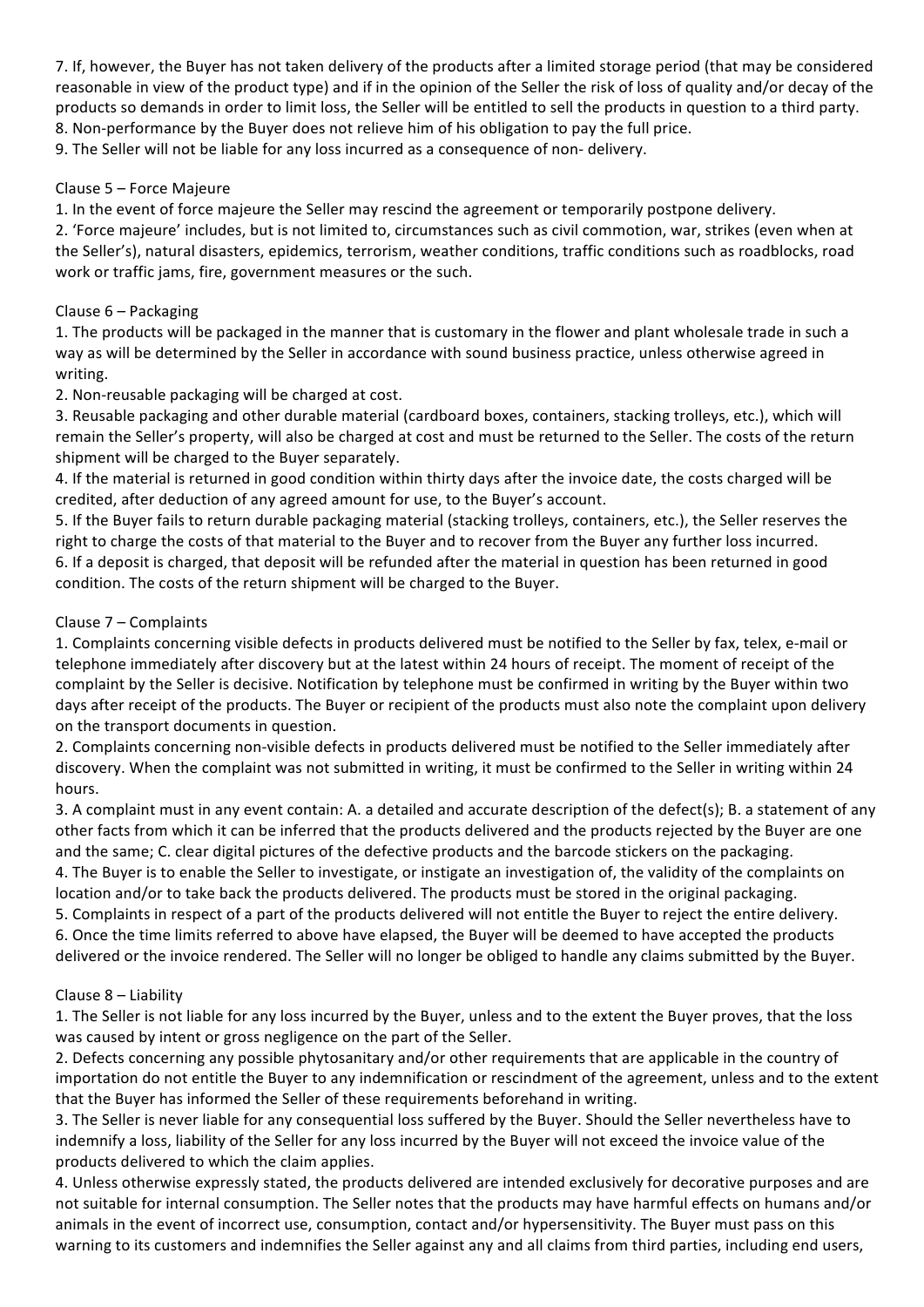### Clause 9 – Payment

1. Payment must be made, at the Seller's option: a. net cash on delivery; or b. within 14 days after the invoice date by means of deposit or transfer to a bank account stated by the Seller or: c. by automatic withdrawal. Any possible bank charges will be for the account of the Buyer.

2. The Buyer may not deduct any amounts from the purchase price to be paid on the grounds of an alleged claim. The Buyer may not suspend the payment of the purchase price on the grounds of a complaint about the products delivered.

3. The Buyer will be in default upon the expiry of the agreed term of payment. The Seller will then be entitled to rescind the agreement with immediate effect. The Seller is not liable regarding any consequence that this rescindment might entail.

4. If the Buyer is in default, the Seller will be entitled to charge interest of 1.5% per month or, should the legal rate be higher, the legal rate on the amount outstanding, as from the due date of the invoice until the date of payment in full. 5. If the Buyer is in default, the Buyer shall also account to the Seller for any loss suffered owing to a change in the exchange rate.

6. If third parties are instructed to collect overdue payments, the Buyer shall account to the Seller for any court and/or out-of-court costs involved, subject to a minimum of 15% of the outstanding sum, and such sums will fall due immediately.

### Clause  $10$  – Retention of Title

1. Title to all products delivered will continue to vest in the Seller until all amounts payable by the Buyer to the Seller have been paid in full.

2. The Buyer may not pledge the products or use them as security in any other manner until payment has been made. If third parties levy or intend to levy an attachment on those products or otherwise wish to dispose of them, the Buyer must immediately inform the Seller accordingly.

3. The Buyer must always fully cooperate, at the Seller's first request, in the Seller's exercising of its retention of title. The Buyer will be liable for all costs incurred by the Seller in connection with its retention of title and any related actions, as well as for any direct and indirect loss incurred by the Seller arising therefrom.

4. With respect to products destined for export, from the time of arrival in the country of destination, the law of the country of destination will apply to the property law consequences related to retention of title. From that moment, if permitted under that applicable law, the following provisions apply in addition to the provisions of points 1 to 3 above:

a. In the event of breach of contract by the Buyer, the Seller will have the right to immediately take possession of the products delivered and of the relevant packaging and transport materials, and to dispose of them at its discretion. If so prescribed by law, this will imply termination of the agreement in question.

b. The Buyer will be entitled to sell the products in the ordinary course of its business. It hereby assigns all claims that it may acquire against third parties pursuant to such sales. The Seller hereby acknowledges this assignment and reserves the right to pursue any such claims as soon as the Buyer fails to fulfil its payment obligations.

c. The Buyer may process the products in the ordinary course of its business, whether or not the products are mixed with other products not supplied by the Seller. The Seller will acquire joint title to the new goods, in the proportion in which the Seller's products form part of those new goods.

d. If the Seller is required by law to surrender part of the stipulated security on request (if the security exceeds the value of any outstanding claims by a certain percentage), it will do so as soon as the Buyer so requests and if it is also apparent from the Seller's accounting records.

# Clause  $11$  – Applicable Law/ Disputes

1. All agreements to which these General Terms and Conditions apply in full or in part are governed by Dutch law. The provisions of the Vienna Sales Convention are expressly excluded.

2. The Buyer may only submit claims in respect of or arising from agreements, to which these General Terms and Conditions apply, to the competent Dutch Court in the territory in which the Seller has its registered office. The Seller may submit such claims either to the competent court in the territory in which the Seller has its registered office or to the competent court in the territory in which the Buyer has its registered office.

3. Contrary to the provisions of paragraph 2, the Seller and the Buyer may agree to submit any dispute to an arbitral tribunal acting according to the Rules of the Netherlands Arbitration Institute, whose decision will be accepted as binding by both parties.

#### Clause 12 - Final Provision

1. Any cases for which these General Terms and Conditions do not provide will also be governed by Dutch law.